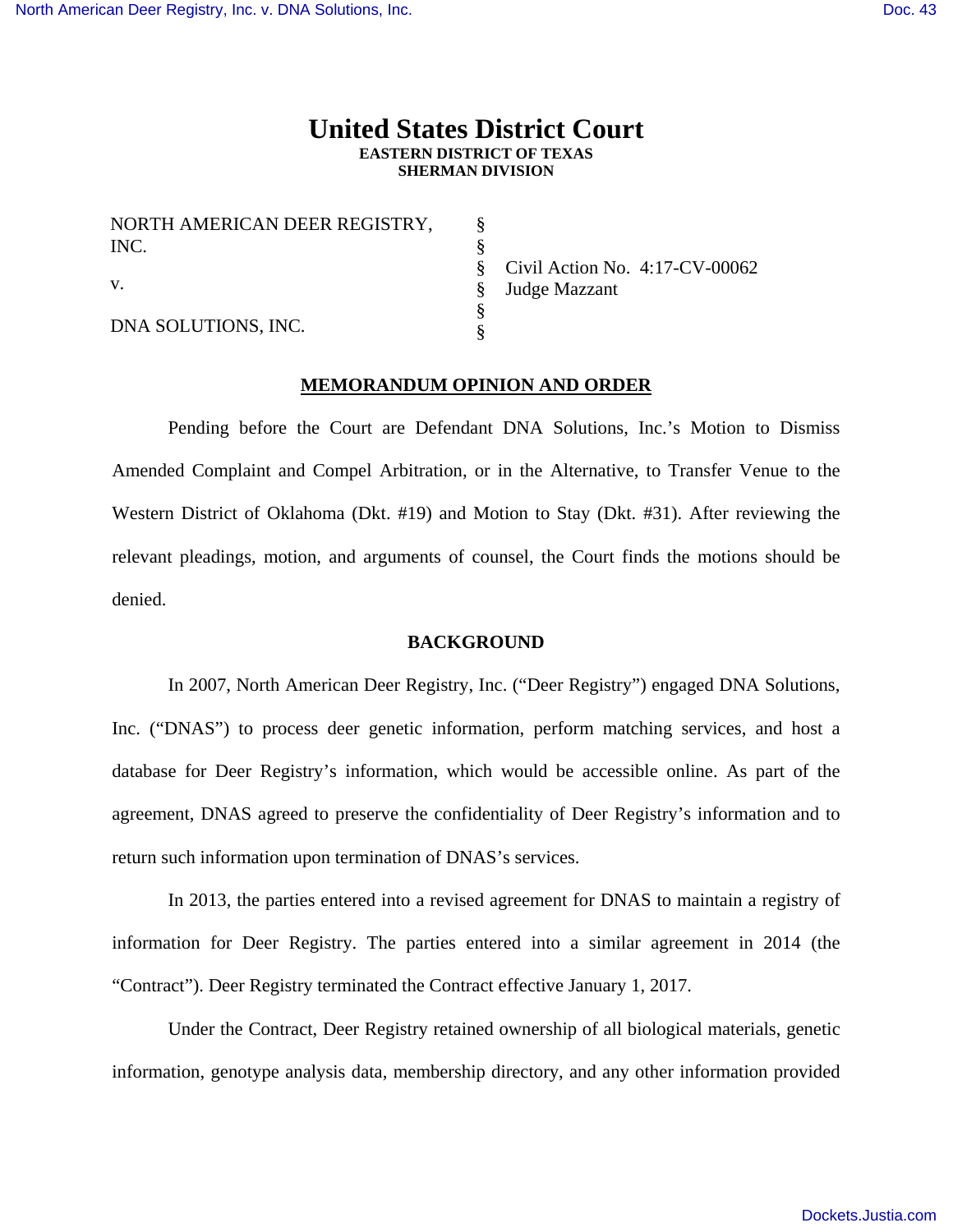by Deer Registry. DNAS, on the other hand, retained ownership of any code that it created as a result of running the registry. DNAS agreed to keep confidential the content of the registry or any other information it received from Deer Registry in the performance of the Contract or in its prior dealings with Deer Registry. DNAS further agreed that, upon termination of the Contract, it would return all information provided by Deer Registry.

On January 27, 2017, Deer Registry filed a complaint, alleging unfair competition under the Lanham Act, misappropriation of trade secrets, constructive trust, unjust enrichment, and requesting injunctive relief (Dkt. #1). The same day, Deer Registry made a demand for arbitration seeking relief for breach of contract, temporary and permanent injunctions, declaratory judgment, and attorneys' fees (Dkt. #19, Exhibit 2). On February 22, 2017, Deer Registry filed an amended complaint (Dkt. #14). On March 8, 2017, DNAS filed this motion to dismiss (Dkt. #19). On March 22, 2017, Deer Registry filed a response (Dkt. #25). On March 29, 2017, DNAS filed a reply (Dkt. #29). On March 31, 2017, while the motion to dismiss was still pending, DNAS filed a motion to stay pending arbitration (Dkt. #31). On April 5, 2017, Deer Registry filed a sur-reply to the motion to dismiss (Dkt. #33). On April 14, 2017, Deer Registry filed a response to the motion to stay (Dkt. #34).

On April 27, 2017, the Court held a hearing on the parties' arguments regarding the arbitration provision (Dkt. #37). At the hearing, the Court ordered the parties to submit supplemental briefing regarding each cause of action, in the event that the Court finds the arbitration provision is narrow (Dkt. #37). On May 1, 2017, both parties submitted supplemental briefs (Dkt. #39; Dkt. #41).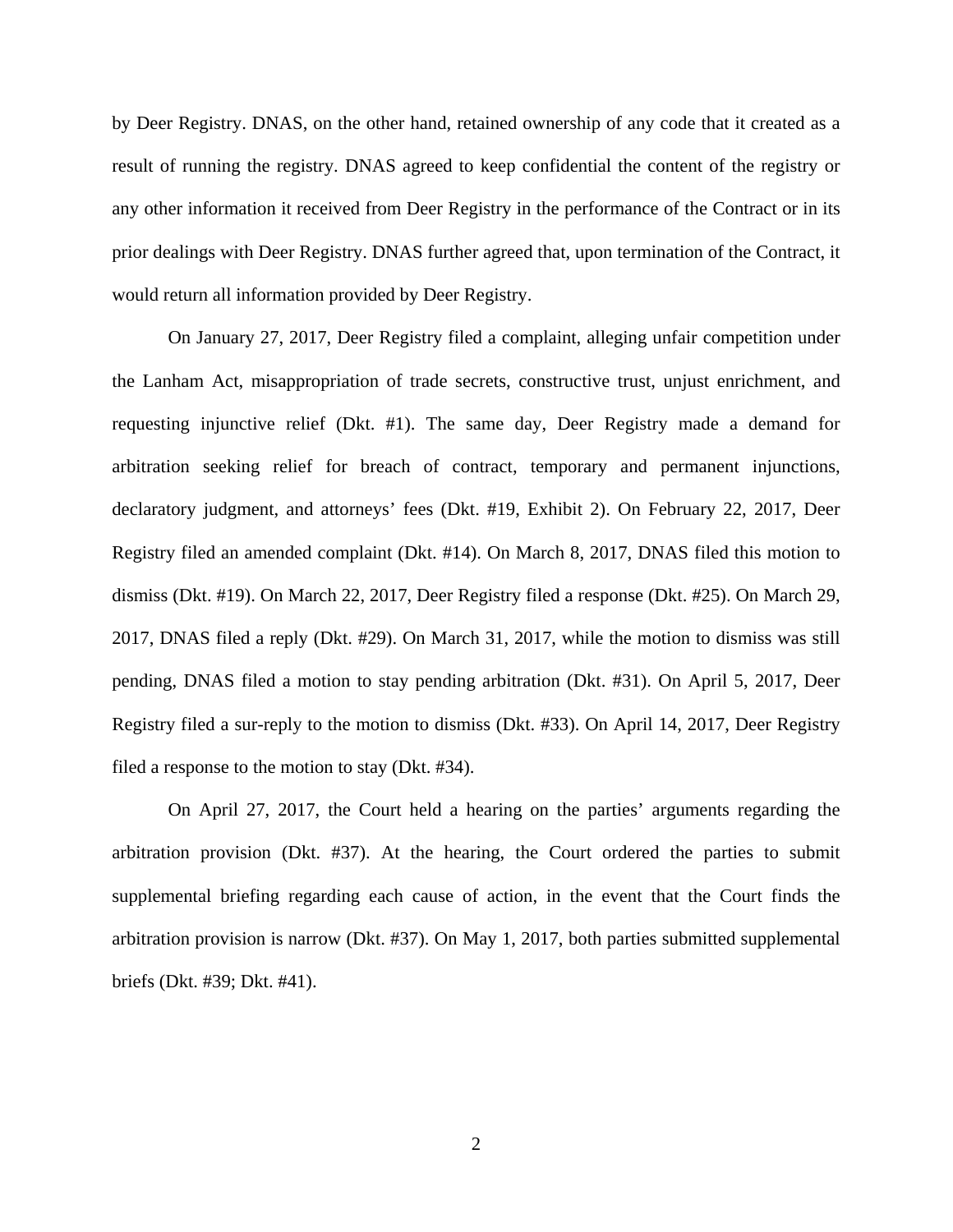## **LEGAL STANDARD**

 "The Federal Arbitration Act ("FAA") expresses a strong national policy favoring arbitration of disputes, and all doubts concerning the arbitrability of claims should be resolved in favor of arbitration." *Wash. Mut. Fin. Grp., LLC v. Bailey*, 364 F.3d 260, 263 (5th Cir. 2004). The FAA, "leaves no place for the exercise of discretion by a district court, but instead mandates that district courts shall direct the parties to proceed to arbitration on issues as to which an arbitration agreement has been signed." *Dean Witter Reynolds, Inc. v. Byrd*, 470 U.S. 213, 218 (1985).

 When considering a motion to compel arbitration, the Court must address two questions. *Graves v. BP Am., Inc.*, 568 F.3d 221, 222 (5th Cir. 2009) (citing *Fleetwood Enters. Inc. v. Gaskamp*, 280 F.3d 1069, 1073 (5th Cir. 2002)). "First, whether there is a valid agreement to arbitrate, and second, whether the dispute in question falls within the scope of the arbitration agreement." *Id*. Concerning the first question of contract validity, the Court should apply "ordinary state-law principles that govern the formation of contracts." *Id.* at 222 (citing *First Options of Chi., Inc. v. Kaplan*, 514 U.S. 938, 944 (1995)). The second question of scope is answered "by applying the 'federal substantive law of arbitrability.'" *Id*. (quoting *Mitsubishi Motors Corp. v. Soler Chrysler-Plymouth, Inc.*, 473 U.S. 614, 626 (1985)). Courts construe any ambiguities as to the scope of an arbitration clause in favor of arbitration. *See Fleetwood Enters.*, 280 F.3d at 1073. "[A]rbitration should not be denied 'unless it can be said with positive assurance that an arbitration clause is not susceptible of an interpretation which would cover the dispute at issue.'" *Neal v. Hardee's Food Sys., Inc.*, 918 F.2d 34, 37 (5th Cir. 1990) (quoting *Commerce Park at DFW Freeport v. Mardian Constr. Co.*, 729 F.2d 334, 338 (5th Cir. 1984)).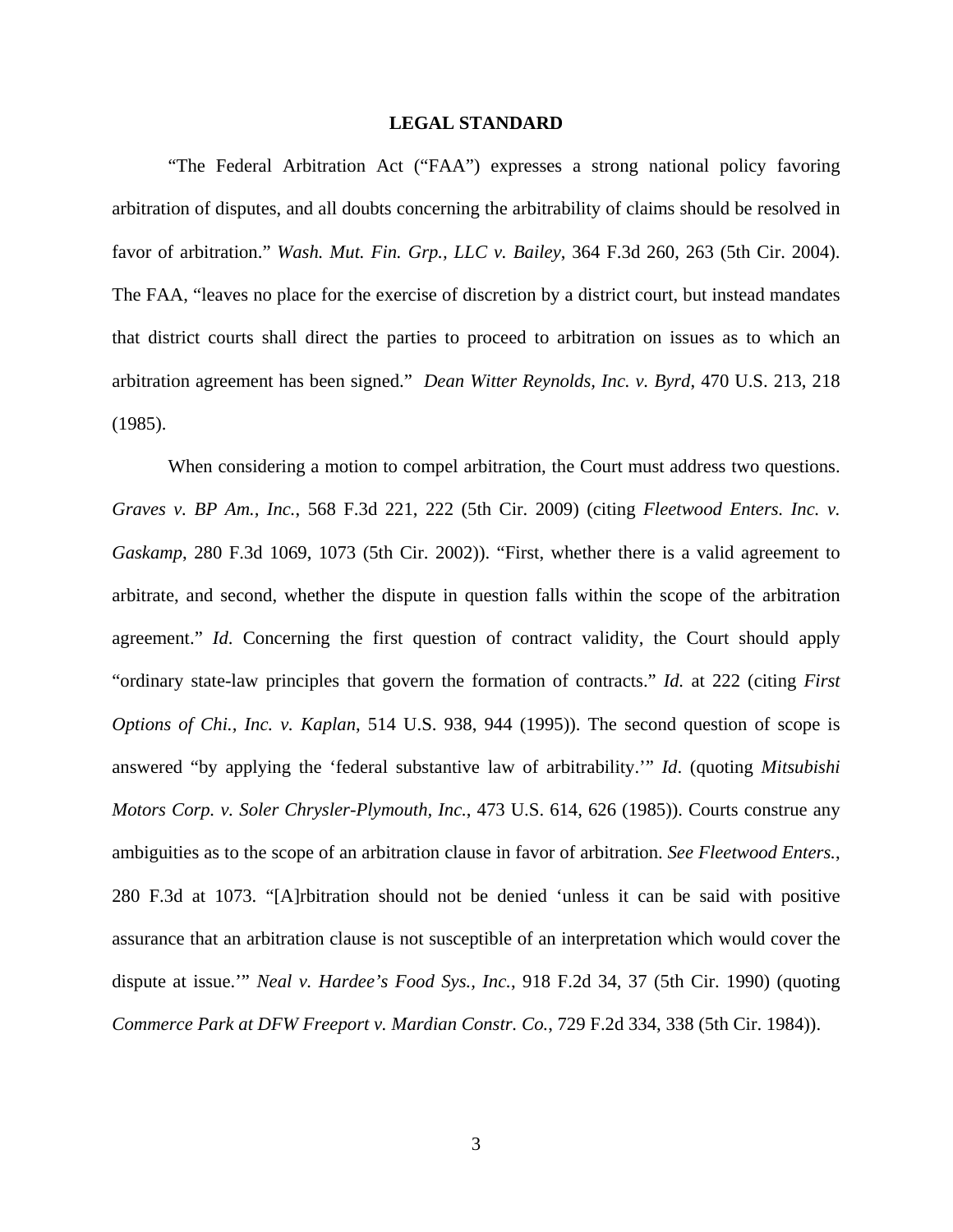## **ANALYSIS**

The parties do not dispute that there is a valid arbitration agreement that covers disputes concerning interpretation of the Contract. The only dispute is whether Deer Registry's claims in this Court come within the scope of the arbitration agreement.

As an initial matter, DNAS makes a passing reference to the choice of law provision of the Contract to state that Oklahoma law and the Oklahoma Uniform Arbitration Act should apply to this case. However, DNAS then admits that there is no conflict between Oklahoma law and the FAA. Therefore, the Court will apply federal arbitration law to determine the scope of the arbitration clause, in accordance with the FAA.<sup>1</sup> *Graves*, 568 F.3d at 223.

The arbitration provision states:

 $\overline{a}$ 

20. Dispute Resolution. In the event a dispute arises concerning the interpretation of the terms of this Agreement, the parties agree that such dispute shall be submitted to binding arbitration pursuant to the Commercial Rules of the American Arbitration Association. In the event of such arbitration, the prevailing party shall be entitled to recover all reasonable and necessary attorneys' fees, arbitration fees, and all other expenses related to the arbitration action. The arbitration shall be held in Oklahoma City, Oklahoma County, State of Oklahoma.

(Dkt. #19, Exhibit 2 at p. 23). DNAS argues the Court should dismiss the case in favor of arbitration because all of Deer Registry's claims involve interpretation of the Contract and thus fall within the scope of the arbitration provision. Deer Registry responds that it complied with the arbitration clause by demanding arbitration for breach of contract and declaratory judgment claims and by filing the rest of its claims in the district court.

<sup>&</sup>lt;sup>1</sup> To the extent that DNAS does argue Oklahoma law should govern, its argument fails. The Fifth Circuit has explained, "FAA rules apply absent clear and unambiguous contractual language to the contrary." *BNSF Ry. Co. v. Alstom Transp., Inc.*, 777 F.3d 785, 790 (5th Cir. 2015) (quoting *Action Indus., Inc. v. U.S. Fid. & Guar. Co.*, 358 F.3d 337, 341 (5th Cir. 2004)). "[T]his Court permits arbitration under non-FAA rules if a contract *expressly references* state arbitration law . . . ." *Id.* (citation omitted). "[A] choice-of-law provision is insufficient, by itself, to demonstrate the parties' clear intent to depart from the FAA's default rules." *Action Indus.*, 358 F.3d at 342. Here, the Contract does not expressly reference Oklahoma Arbitration law. Therefore, there is insufficient evidence of intent to apply Oklahoma law. *Cooper v. WestEnd Capital Mgmt., L.L.C.*, 832 F.3d 534, 544 (5th Cir. 2016).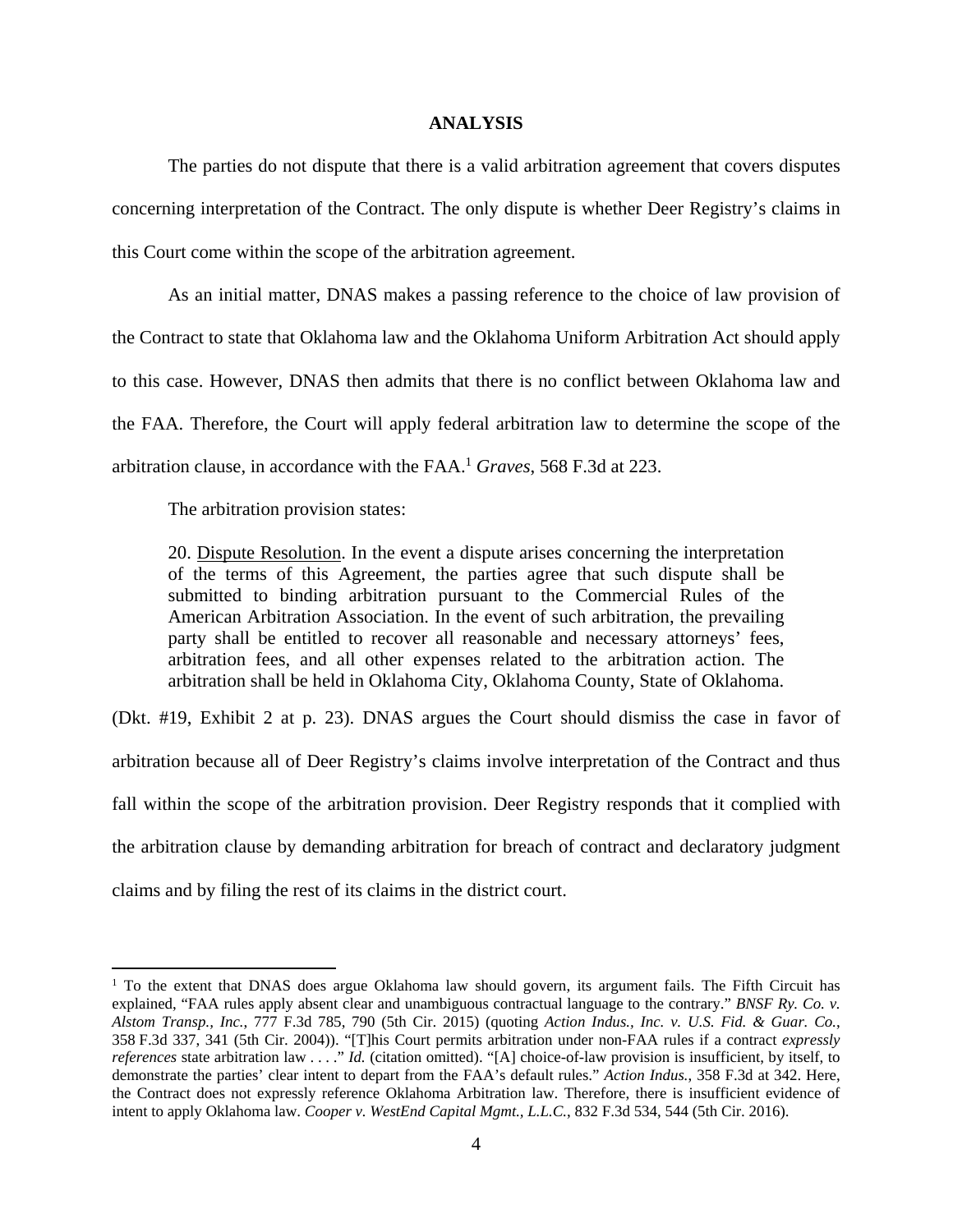Deer Registry made a demand for arbitration on claims for breach of contract, declaratory

judgment, and injunctive relief. Specifically, Deer Registry seeks declaratory judgment for:

a. [O]wnership of specific rights to data

b. [C]ompliance with confidentiality provisions.

c. What is described by the phrase, "Any information developed by DNAS (the "DNAS Data") incidentally through the performance of its services hereunder that analyze or organize the collective database (as distinct from the original NADR Information) shall not be considered member or NADR Information and such information shall be solely the property of DNAS."

d. The extent, if any, of "DNAS's exclusive continued ownership of the rights to the Data (as defined in the Agreement) obtained and the Database (as defined in the Agreement) created during the term of the Agreement."

e. [C]ompliance with prohibitions on using NADR information for any purpose of than those authorized in the Agreement.

(Dkt. #19, Exhibit 2). Simultaneously, Deer Registry made claims in this Court for unfair competition under the Lanham Act, misappropriation of trade secrets, constructive trust, and unjust enrichment, and for injunctive relief. Deer Registry argues that its claims in arbitration "concern[] the interpretation" of the Contract but that its claims in this Court do not "concern[] the interpretation" of the Contract.

 In its reply, DNAS argued for the first time that the Court does not have the power to determine whether the present dispute is subject to arbitration. DNAS argues that the arbitrator must decide arbitrability because the arbitration provision incorporates the American Arbitration Association ("AAA") Rules. Deer Registry responds by arguing that a passing reference to the AAA Rules is not a clear and unmistakable delegation to the arbitrator.

The Court need not pass on this argument by DNAS because DNAS waived the argument by not asserting it in its motion. A reply brief is limited to "responding to the issues raised in the response." E.D. Tex. Civ. R. CV-7(f). Deer Registry did not make this argument in its response. Deer Registry only mentions the "question of arbitrability" in a block quote addressing whether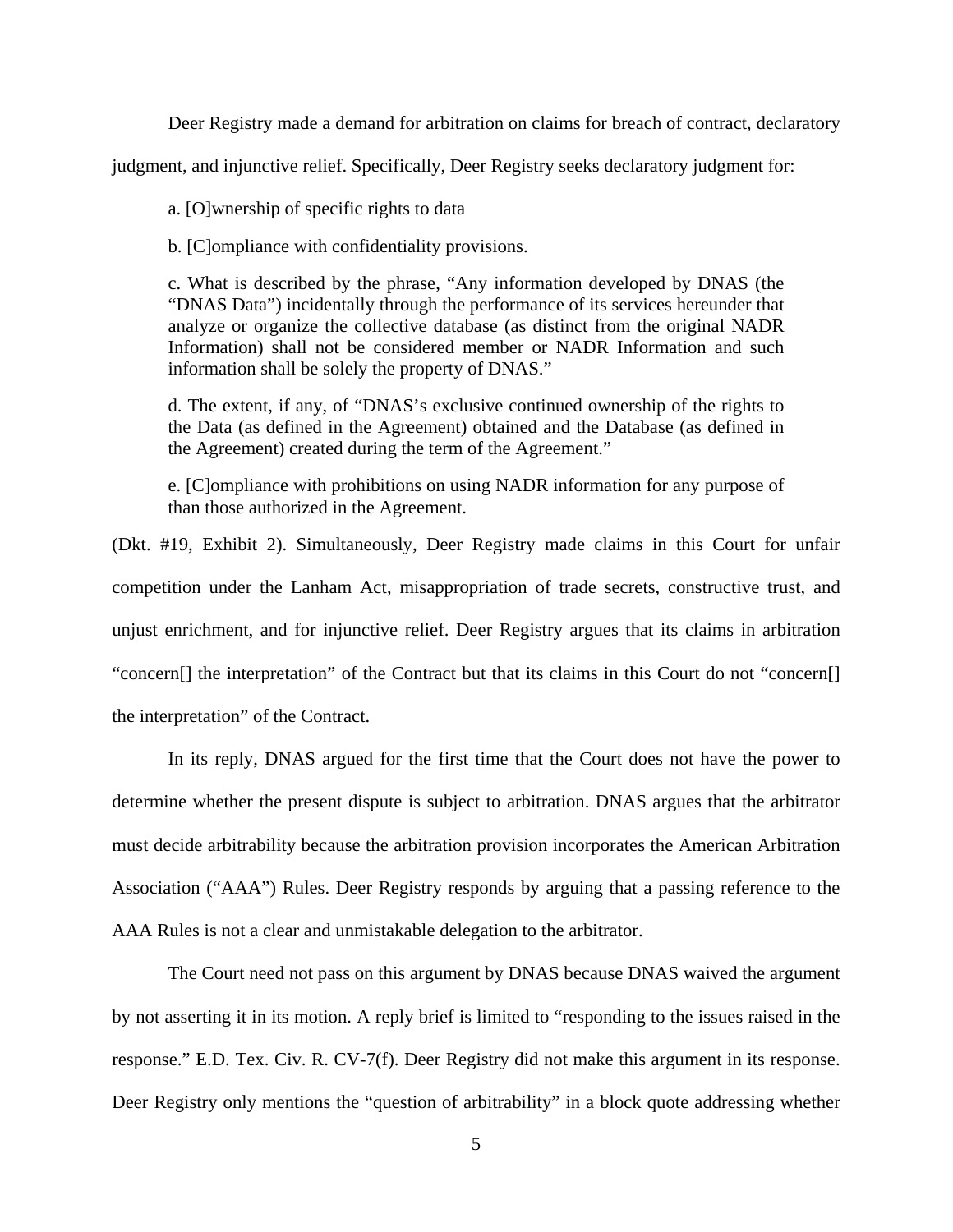the arbitration provision was broad or narrow (*See* Dkt. #25 at pp. 7–8). Aside from that, Deer Registry does not make any substantive argument about whether the Court or the arbitrator may determine arbitrability. Therefore, DNAS has waived its argument and the Court will determine arbitrability.<sup>2</sup>

#### **Motion to Compel Arbitration**

The Court must first determine whether the scope of the arbitration agreement is "broad" or "narrow." *Jones v. Halliburton Co.*, 583 F.3d 228, 235 (5th Cir. 2009); *Pennzoil Expl. & Prod. Co. v. Ramco Energy Ltd.*, 139 F.3d 1061, 1067 (5th Cir. 1998). Agreements mandating arbitration of disputes that "relate to" or "are connected with" a subject are "broad arbitration clauses capable of expansive reach." *Pennzoil*, 139 F.3d at 1067. On the other hand, agreements mandating arbitration of disputes "arising out of" a subject are narrow. *Id.* For a claim to be arbitrable under a broad clause, it must have "a significant relationship to the contract regardless of the label attached to the dispute." *Jones*, 583 F.3d at 235. If the clause is narrow, the court should not stay or refer the matter to arbitration unless the court determines that the dispute falls within the clause. *In re Hornbeck Offshore (1984) Corp.*, 981 F.2d 752, 754 (5th Cir. 1993).

 Courts construe any ambiguities as to the scope of an arbitration clause in favor of arbitration. *See Fleetwood Enters.*, 280 F.3d at 1073. "[A]rbitration should not be denied 'unless it can be said with positive assurance that an arbitration clause is not susceptible of an interpretation which would cover the dispute at issue.'" *Neal*, 918 F.2d at 37 (quoting *Commerce Park at DFW Freeport*, 729 F.2d at 338). The burden is on the party resisting arbitration to prove that the parties did not intend to arbitrate the claims. *Green Tree Fin. Corp.–Ala. v. Randolph*, 531 U.S. 79, 91 (2000).

<u>.</u>

 $2$  Even if DNAS did not waive this argument, DNAS fails to show that the parties "clearly and unmistakably" intended to delegate the power to determine arbitrability to the arbitrator. *See Douglas v. Regions Bank*, 757 F.3d 460, 462 (5th Cir. 2014).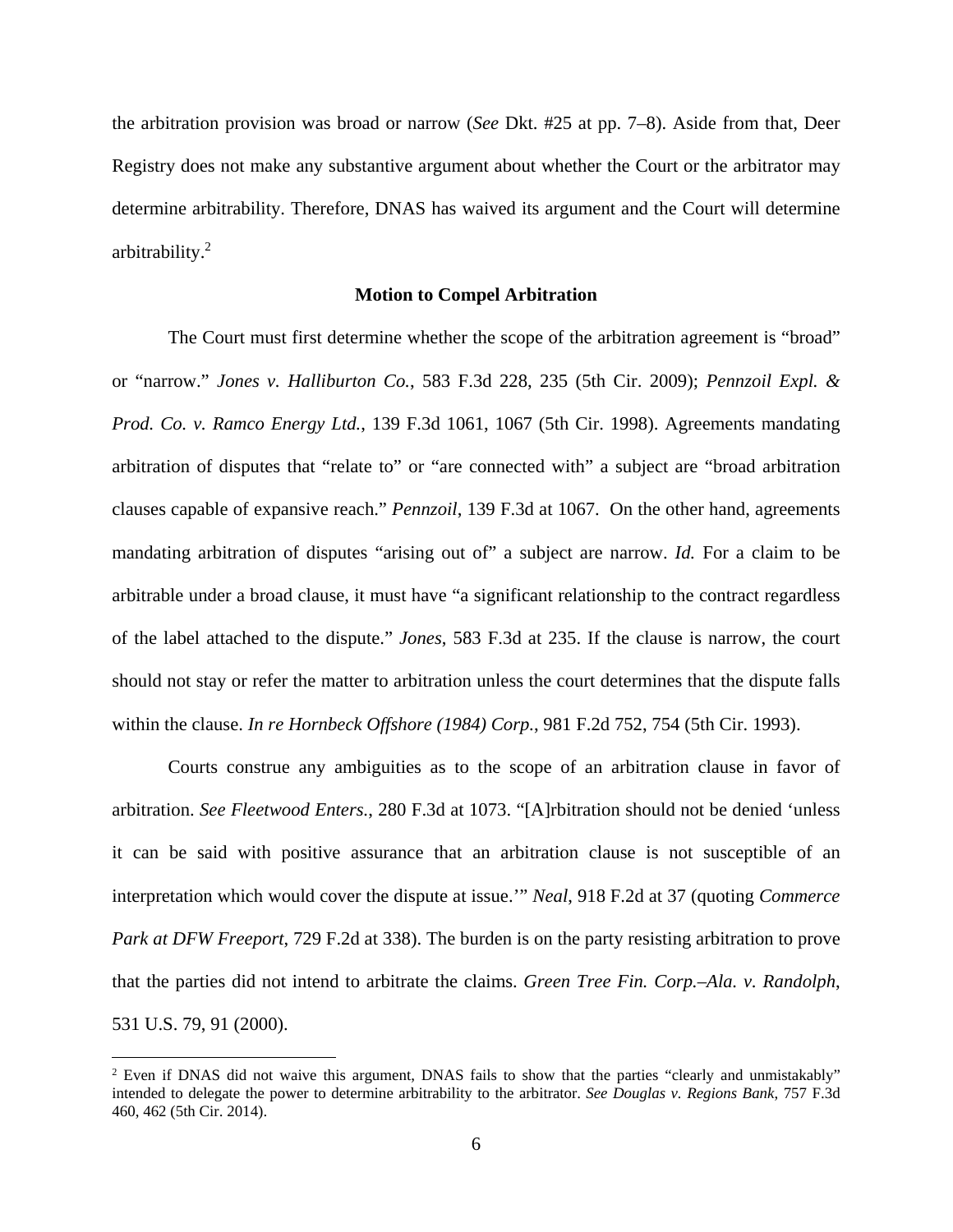In its motion, DNAS argues that the arbitration clause is broad. Deer Registry argues the arbitration provision is narrow based on its variation from previous agreements and because the tort claims in this Court do not require interpretation of the Contract. During the hearing and in its supplemental brief, DNAS argued that the issue of the arbitration provision's breadth is immaterial because all of Deer Registry's claims involve interpretation of the Contract.

The Court finds the arbitration clause in this case is narrow. Here, the parties only agreed to arbitrate disputes "concerning the interpretation" of the Contract. This is in significant contrast to the standard broad arbitration provision recommended by the AAA, which provides, "Any controversy or claim arising out of or relating to this contract, or breach thereof, shall be settled by arbitration." *United Offshore Co. v. S. Deepwater Pipeline Co.*, 899 F.2d 405, 409–10 (5th Cir. 1990) (quoting Am. Arbitration R. R-3  $(1988)$ ).<sup>3</sup> The provision used here is significantly different from a provision that applies to "any dispute" whatsoever between the parties. *See Coffman v. Provost \* Umphrey Law Firm, L.L.P.*, 161 F. Supp. 2d 720 (E.D. Tex. 2002), *aff'd* 33 F. App'x 705 (5th Cir. 2002). In *Coffman*, the court distinguished the arbitration clause before it, which required arbitration for "any dispute or claim arising under this partnership agreement" from the clause in *In re Hornbeck Offshore*, which required arbitration for "any dispute aris[ing] between [the parties]." *Id.* at 725. The *Coffman* court found that its arbitration provision was narrow because (1) it did not use broad language such as "relating to"; and (2) it limited the type claims that could be subject to arbitration by only including claims under the partnership agreement. *Id.*

Here, the arbitration clause is limited to a specific type of claim. Neither party has cited a case, nor has the Court found any, interpreting the breadth of the word "concerning." However,

<u>.</u>

<sup>&</sup>lt;sup>3</sup> The current AAA commercial rules moved the standard arbitration clause to the preamble to the rules. Am. Arbitration Assoc., Commercial Arbitration Rules and Mediation Procedures (May 2, 2017) https://adr.org/sites/default/files/Commercial%Rules.pdf, at p. 8.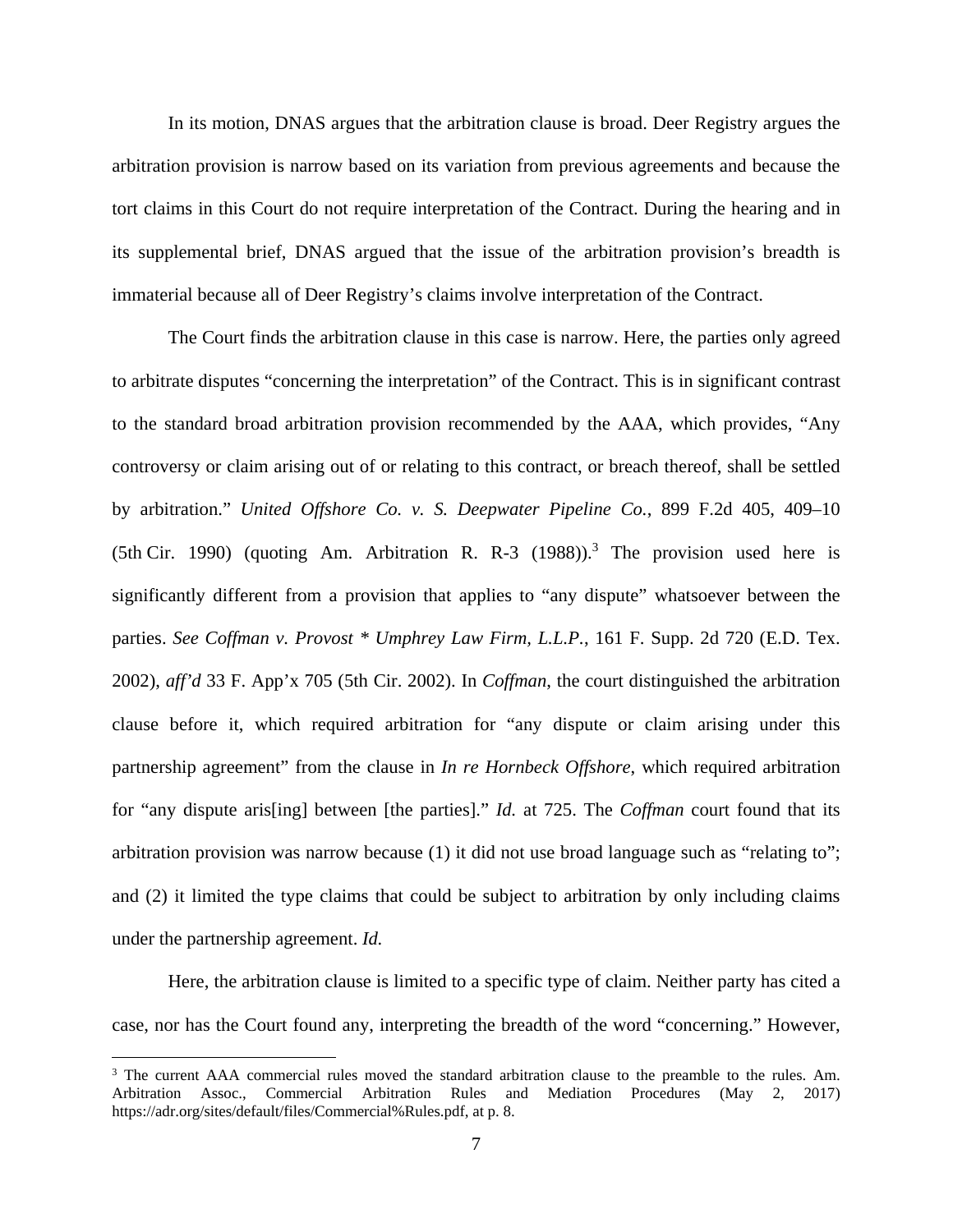the Court need not determine the exact breadth of "concerning" because the parties limited the number of disputes by making limiting the scope of the arbitration provision to "interpretation." By choosing to arbitrate only matters involving contract interpretation, the parties chose a narrow arbitration provision. *United Offshore*, 899 F.2d at 409 (finding clause that required arbitration of claims "arising out of the interpretation" was narrow); *see also Beckham v. William Bayley Co.*, 655 F. Supp. 288, 291 (N.D. Tex. 1987) ("The parties' failure to use phrases or terms ordinarily included in an arbitration clause is evidence that they did not agree to arbitrate all the issues arising out of their business relationship."). Therefore, the Court finds that the arbitration clause is narrow and will analyze whether each cause of action falls within the narrow arbitration provision.<sup>4</sup>

# Unfair Competition

The Fifth Circuit requires proof of five elements on a false designation of origin claim

under the Lanham Act:

 $\overline{a}$ 

(1) A false or misleading statement of fact about a product;

(2) Such statement either deceived or had the capacity to deceive a substantial segment of potential consumers;

(3) The deception was material, in that it is likely to influence the consumer's purchasing decision;

(4) The product is in interstate commerce; and

(5) The plaintiff has been or is likely to be injured as a result of the statement at issue.

*IQ Prods. Co. v. Pennzoil Prods. Co.*, 305 F.3d 368, 375 (5th Cir. 2002). To succeed on an unfair

competition claim for false designation of origin under the Lanham Act, a plaintiff must prove

that the false designation of origin is likely to cause confusion. *Two Pesos, Inc. v. Taco Cabana,* 

*Inc.*, 505 U.S. 763, 769 (1992). The factors used by the Fifth Circuit in determining likelihood of

<sup>&</sup>lt;sup>4</sup> This holding is consistent with the parties' apparent intent to limit the category of disputes subject to arbitration. The parties' 2007 agreement required arbitration for "a dispute concerning the interpretation or enforcement of the terms of this Agreement or any other matter concerning the business relationship between [Deer Registry] and DNAS." The current agreement requires arbitration for "a dispute . . . concerning the interpretation" of the Contract, a clearly narrower provision than previously agreed to.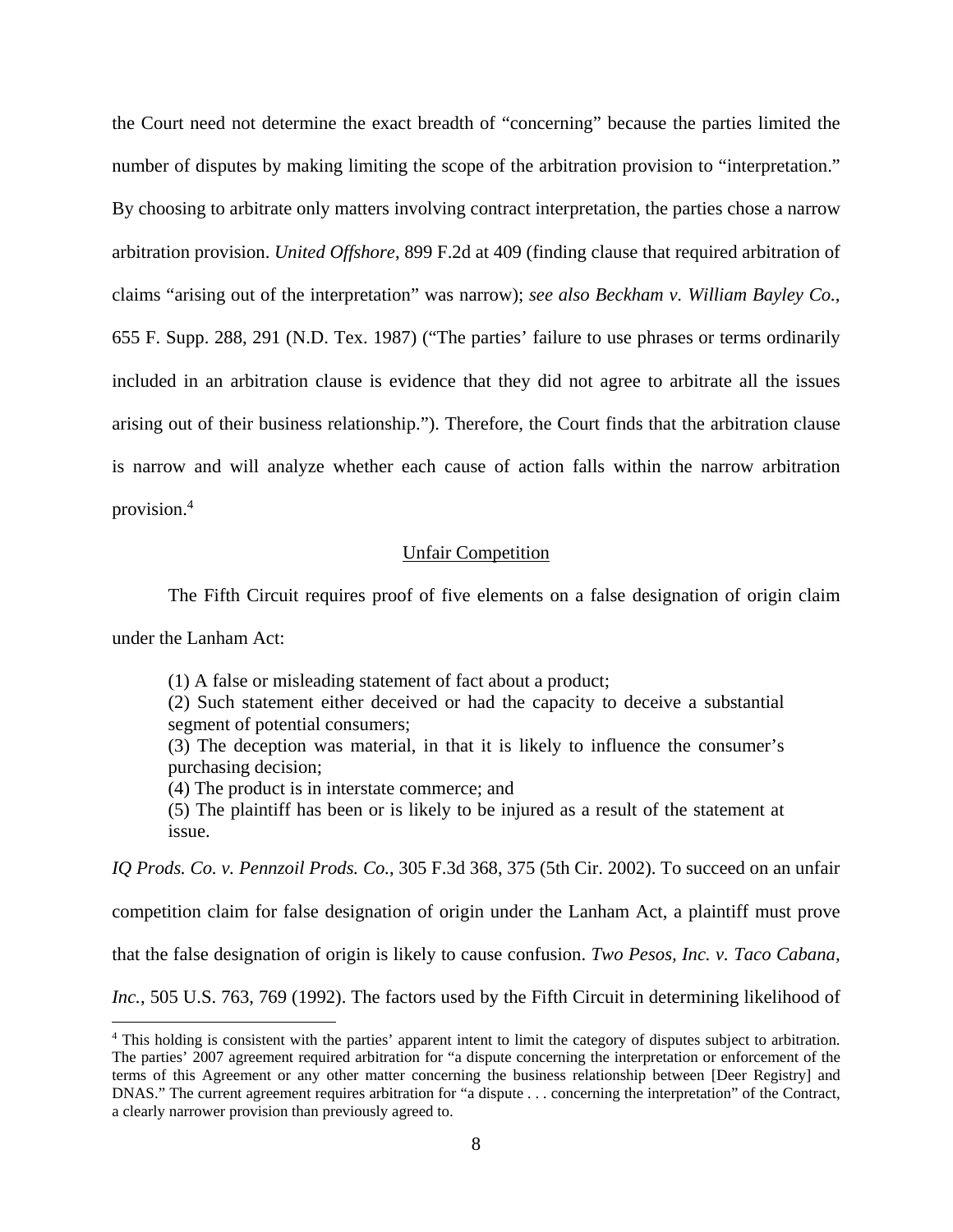confusion are: (1) strength of the plaintiff's mark; (2) similarity of design between the marks; (3) similarity of the products; (4) identity of retail outlets and purchasers; (5) similarity of advertising media used; (6) the defendant's intent; (7) actual confusion; and (8) degree of care exercised by potential purchasers. *Am. Rice, Inc. v. Prods. Rice Mill, Inc.*, 518 F.3d 321, 329 (5th Cir. 2008).

 In its supplemental brief, DNAS argues that this claim cannot be separated from the Contract because the Contract gave DNAS the right to the data that it used. Deer Registry argues that the Lanham Act claim does not depend on the Contract because it is based on statements made after the contractual relationship ended.

 Here, Deer Registry can maintain its unfair competition claim independent of the Contract. It does not matter that the Contract may be used as evidence for this claim. *Coffman*, 161 F. Supp. 2d at 732; *see also Ford v. NYLCare Health Plans of Gulf Coast, Inc.*, 141 F.3d 243, 250–51 (5th Cir. 1998). Consumers may be confused as to the origin of DNAS's "uninterrupted service" regardless of any rights DNAS may have obtained through the Contract. A similar scenario of confusion arose in *Schlotzsky's, Ltd. v. Sterling Purchasing & Nat'l Distr. Co.*, 520 F.3d 393, 398 (5th Cir. 2008).

 In *Schlotzsky's*, Sterling was granted a non-exclusive supply chain management contract by Schlotzsky's. *Id.* Although Sterling was a non-exclusive agent, it signed several contracts with various distributors and manufacturers claiming to be the "exclusive representative in the purchasing of products." *Id.* A jury found Sterling willfully committed false designation of affiliation, sponsorship, or approval with respect to Schlotzsky's commercial activities. *Id.* at 397. On appeal, Sterling argued that the Lanham Act did not apply to commercial activities. *Id.* at 398. The Fifth Circuit held that Sterling's misrepresentation as to its exclusive supply chain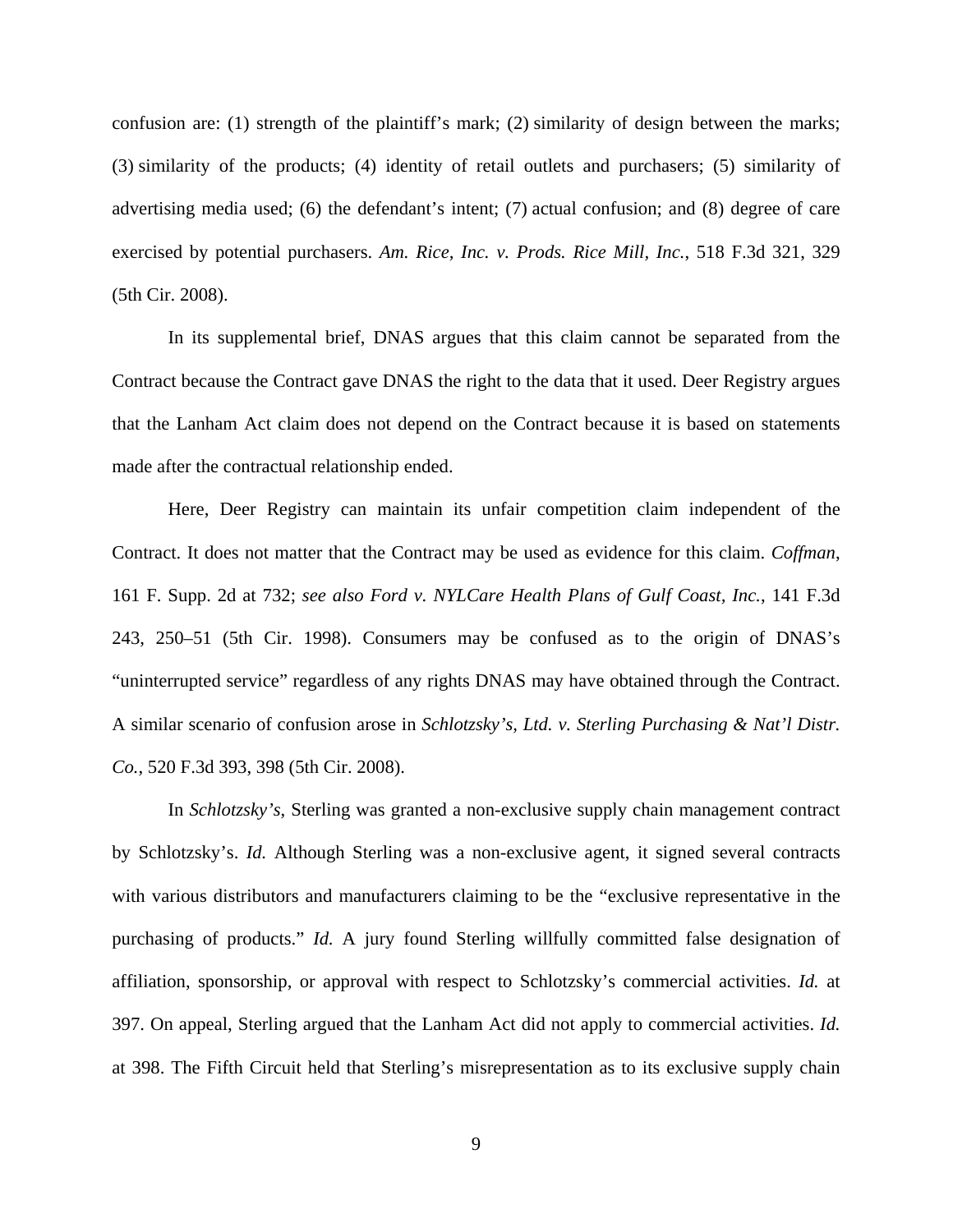management responsibilities was a misrepresentation that threatened Schlotzsky's goodwill with suppliers and confusion with franchisees. *Id*. It further held that Sterling used these misrepresentations in an effort to further Sterling's position in the marketplace and that these misrepresentations violated the Lanham Act. *Id.* (citing 15 U.S.C. § 1125(a)(1)).

 The facts alleged by Deer Registry are similar. While DNAS may have some right to information by virtue of Contract provisions, its ambiguous representations to consumers that it can provide "uninterrupted service" have the potential of misleading consumers as to the origin of DNAS's information or its affiliation with or approval by Deer Registry. Because the unfair competition claim does not require the Contract, it does not fall under the scope of the narrow arbitration provision in this case.

## Misappropriation of Trade Secrets

A claim for misappropriation of trade secrets requires: (1) a trade secret; (2) misappropriation; and (3) use in interstate commerce. 18 U.S.C. § 1836(b)(1). Misappropriation is satisfied if the trade secret is acquired by a person who knows or has reason to know that the trade secret was acquired by improper means. *Id.* § 1839(5). Alternatively, misappropriation is satisfied if disclosure of the secret is made without express or implied consent by a person who used improper means to obtain the secret, or at the time of disclosure or use, knew or had reason to know that the knowledge of the trade secret was improperly obtained or acquired under circumstances giving rise to a duty to maintain its secrecy. *Id.* "Improper means" includes breach of a duty to maintain secrecy, but does not include reverse engineering or independent derivation. *Id.* § 1839(6).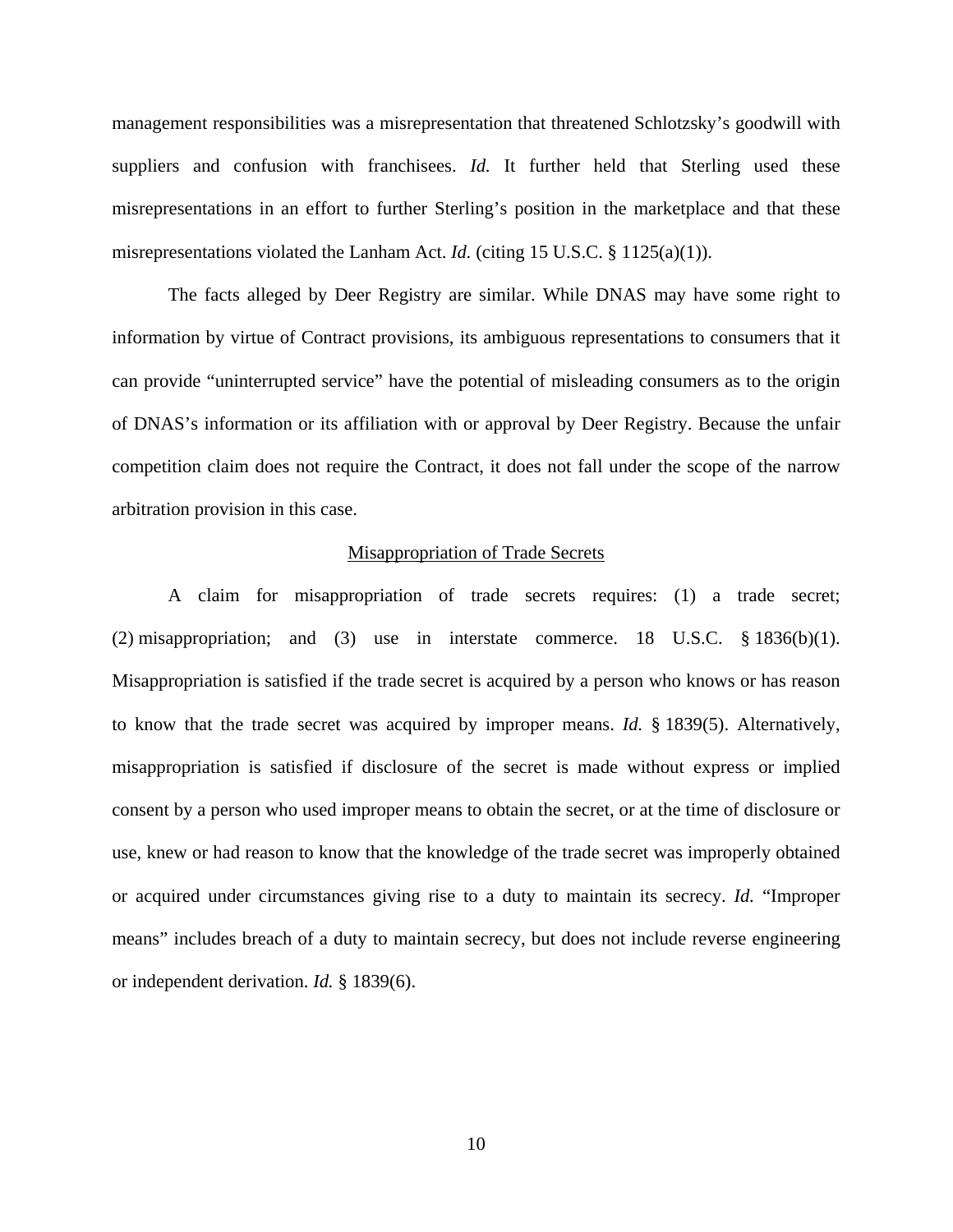Oklahoma has adopted the Uniform Trade Secrets Act, which has similar elements to the federal act. *See* 78 Okla. Stat. tit. 78, §§ 85–95.<sup>5</sup> Misappropriation and improper means have the same definitions under the federal and Oklahoma trade secrets acts. *Compare* 18 U.S.C. § 1839 *with* 78 Okla. Stat. tit. 78, § 86.

 Deer Registry's complaint relies on facts that DNAS misappropriated trade secrets in violation of the confidentiality and return of information provisions of the Contract (*See* Dkt. #19, Exhibit 1 at p. 14). In its supplemental brief, Deer Registry argues that the trade secret claim is appropriate for this Court because "contract provisions are not the exclusive mechanism for creating a duty not to use confidential information belonging to another person" (Dkt. #39 at p. 4). While this might be true in the abstract, it is not clear if it applies to this case. While Deer Registry claims that the only dispute for determination by the arbitrator is the interpretation of disputed Contract terms, it does not say whether the basis for its trade secret claim depends on Contract interpretation. Quite simply, the Court cannot determine if Deer Registry's claims are simply reformulations of its breach of contract, or if they are independent torts that fall outside of the arbitration provision.

 Because arbitration clauses are creatures of contract, a court cannot require a party to arbitrate a dispute it did not agree to arbitrate. *E.E.O.C. v. Waffle House, Inc.*, 534 U.S. 279, 294 (2002); *Neal*, 918 F.2d at 37. The Supreme Court in *Granite Rock* reaffirmed the need to resolve whether a dispute falls within the scope of an arbitration agreement without deviating from the parties' intent. *See Granite Rock Co. v. Int'l Bhd. Of Teamsters*, 561 U.S. 287, 299–300 (2010). The court must look first to whether the party agreed to arbitrate a dispute, not to general policy goals, to determine the scope of the agreement. *Id.* As a result, the court "should not stay or refer

<u>.</u>

<sup>&</sup>lt;sup>5</sup> Deer Registry alleges claims under Oklahoma law and does not dispute the Governing Law provision except as it relates to the scope of the arbitration provision and arbitrability. Therefore, the Court will apply Oklahoma law to the state law claims.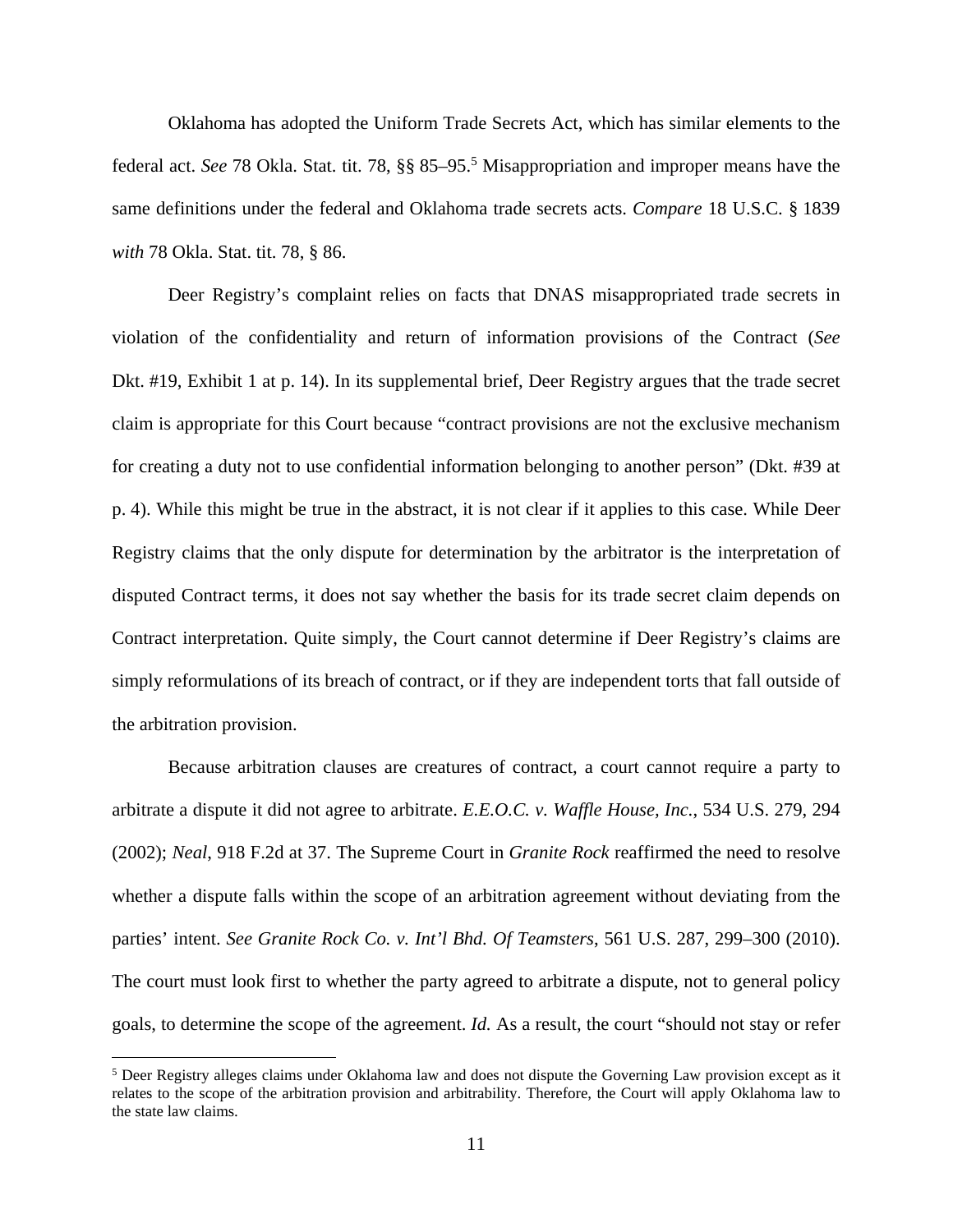a matter to arbitration unless it determines that the dispute falls within the clause." *In re Hornbeck*, 981 F.2d at 754. At this time, the Court cannot make such a determination.

The Court denies DNAS's motion as to this issue at this time. The hearing on Deer Registry's application for preliminary injunction is currently set for May 17, 2017. The parties shall offer evidence of the basis for the trade secret claims at this hearing. If the Court is still not satisfied, limited discovery and an expedited trial on the issue of arbitration may be appropriate, according to the FAA. 9 U.S.C. § 4; *Howard v. Ferrellgas Partners, L.P.*, 748 F.3d 975, 984 (10th Cir. 2014) (holding that the district court erred in ordering several rounds of discovery rather than a summary trial on arbitration issue); *Guidotti v. Legal Helpers Debt Resolution, L.L.C.*, 716 F.3d 764, 780 (3d Cir. 2013) (holding that discovery, further motions, and a summary trial are appropriate when genuine issue of material fact exists as to arbitrability of certain issue).

# Constructive Trust

A constructive trust is an equitable remedy that may be imposed against one who by wrongful act obtained or holds property that, in equity and good conscience, should not hold or enjoy. *Rural Water Dist. No. 5 Wagoner Cty. v. City of Coweta*, 202 F. Supp. 3d 1268, 1278 (N.D. Okla. 2016) (citing *Easterling v. Ferris*, 651 P.2d 677, 680–82 (Okla. 1982)). As an equitable remedy, a constructive trust is generally unavailable when the party has an adequate remedy at law. *Gaedeke Holdings VII, Ltd. v. Mills*, No. CIV-11-649-M, 2014 WL 347629, at \*2 (W.D. Okla. Jan. 30, 2014) (citing *Robertson v. Maney*, 166 P.2d 106, 108 (Okla. 1946)).

Deer Registry pleaded constructive trust for wrongfully held trade secrets. Because this is a remedy for a claim that the Court has retained, this too should remain in the Court. DNAS has not advanced any argument as to why a constructive trust would be inappropriate for a trade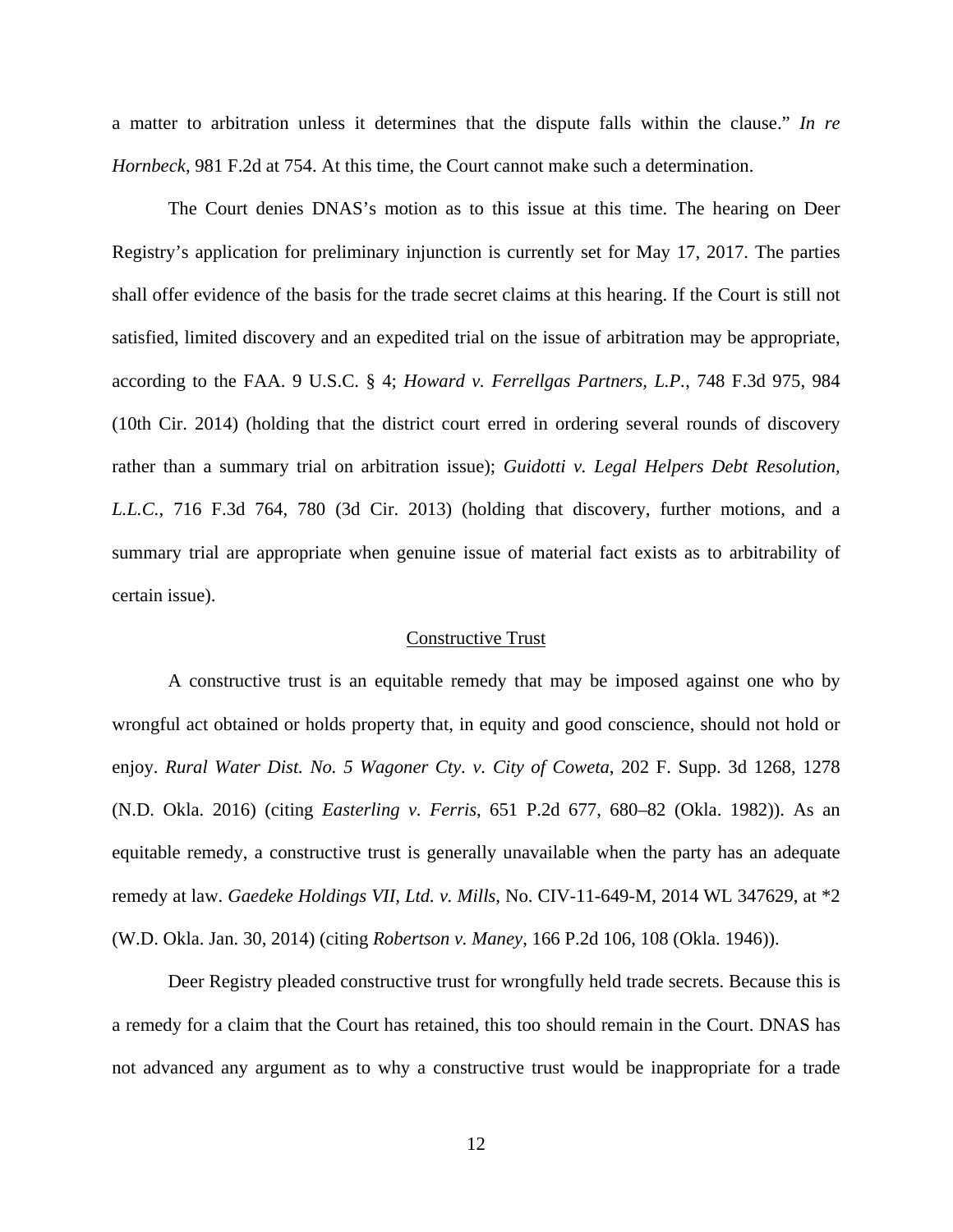secret claim or why the remedy should be separated from the underlying claim. Therefore, the motion as to this issue is denied.

## Unjust Enrichment

Unjust enrichment is "a condition [that] results from the failure of a party to make restitution in circumstances where it is inequitable; *i.e.* the party has money in its hands that, in equity and good conscience, it should not be allowed to retain." *Harvell v. Goodyear Tire & Rubber Co.*, 164 P.3d 1028, 1035 (Okla. 2006).

 Both the Defend Trade Secrets Act and Oklahoma Uniform Trade Secrets Act allow a party to recover damages for any unjust enrichment caused by the misappropriation of the trade secret that is not addressed in computing damages for actual loss. 18 U.S.C. § 1836(b)(3)(B)(i)(II); 78 Okla. Stat. tit. 78, § 88. For the same reasons that the Court retained the claim for a constructive trust, the Court should also retain the claim for unjust enrichment. Therefore, the motion as to this issue is denied.

#### Injunctive Relief

 The Court has retained jurisdiction over all of Deer Registry's claims, finding that they do not concern the interpretation of the Contract. Deer Registry's application for preliminary injunction relies on the above causes of action. Because the Court has found that the causes of action discussed above are not subject to arbitration, neither is the application for injunctive relief.

#### **Motion to Stay**

 In a subsequent motion, DNAS requests that the Court stay the action pending arbitration of Deer Registry's claims (Dkt. #31). In large part, DNAS re-asserts its arguments from the motion to dismiss as to why the claims before the Court fall within the arbitration clause. Deer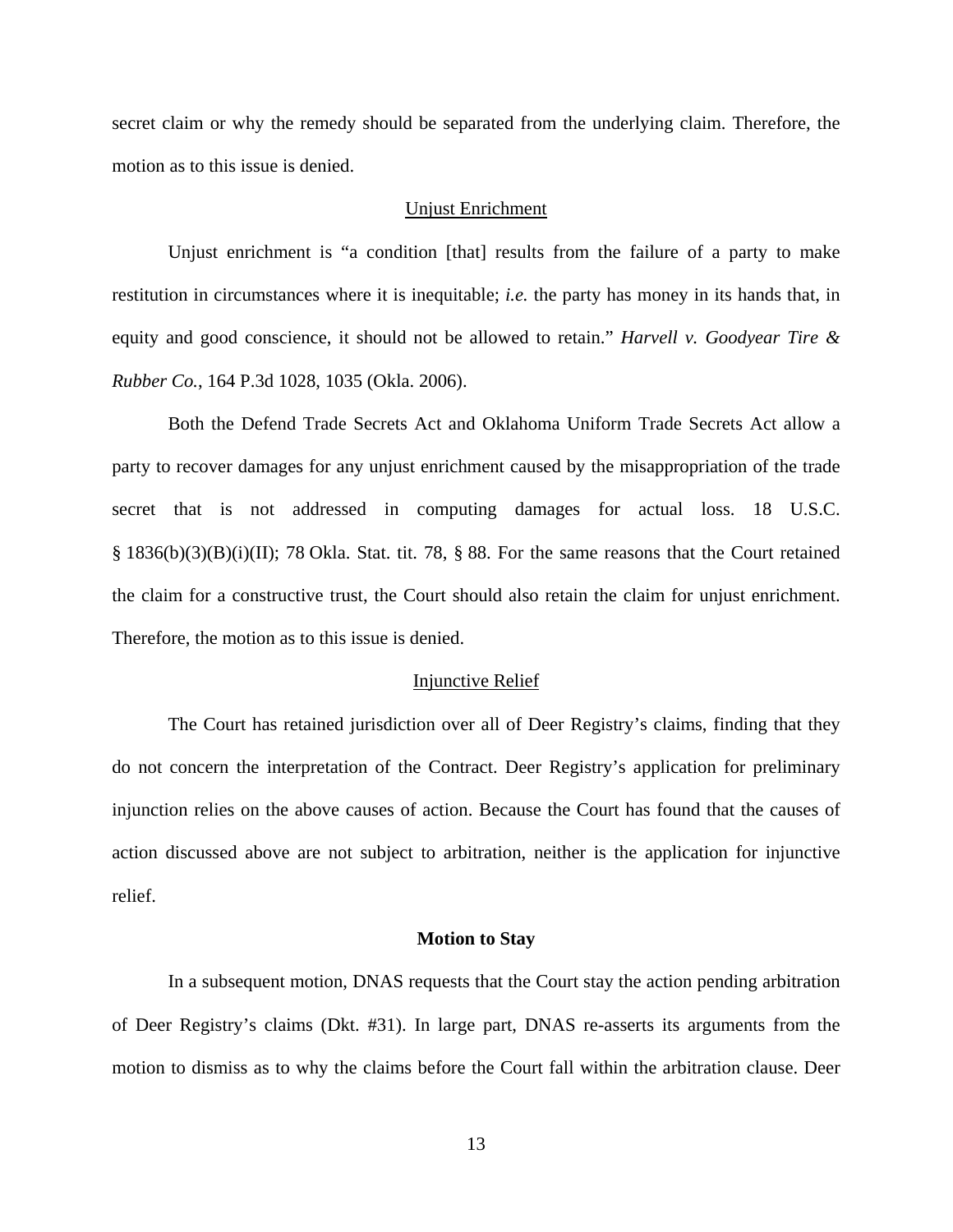Registry responds that if a claim does not fall within the parties' arbitration clause, then the FAA does not require a stay. The Court declines to stay the action.

Section 3 of the FAA is inapplicable to non-arbitrable claims. *See* 9 U.S.C. § 3 (requiring stay of only the issues that are subject to arbitration); *Coastal (Bermuda) Ltd. v. E.W. Saybolt & Co.*, 761 F.2d 198, 203 n.6 (5th Cir. 1985) (holding that section 3 is not applicable when the issue is not subject to arbitration). Thus, the determination of whether to stay a non-arbitrable claim turns on the court's inherent authority to control its docket. The court's exercise of its inherent authority should be premised on "[t]he heavy presumption . . . that the arbitration and the lawsuit will each proceed in its normal course." *Girard v. Drexel Burnham Lambert, Inc.*, 805 F.2d 607, 611 (5th Cir. 1986). Generally, the moving party bears a heavy burden to show why a stay should be granted absent statutory authorization. *Coastal (Bermuda)*, 761 F.2d at 203 n.6 (citing *Nederlandse Erts-Tankersmaatschappij, N.V. v. Isbrandtsen Co.*, 339 F.2d 440, 442 (2d Cir. 1964)). The Fifth Circuit has articulated three factors to determine when a stay is appropriate: "1) the arbitrated and litigated disputes must involve the same operative facts; 2) the claims asserted in the arbitration and litigation must be 'inherently inseparable'; and 3) the litigation must have a 'critical impact' on the arbitration." *Waste Mgmt., Inc. v. Residuos Industriales Multiquim, S.A. de C.V.*, 372 F.3d 339, 343 (5th Cir. 2004).

The Court holds that a stay is not necessary. DNAS has not advanced any argument to carry its heavy burden. The Court explained above that the operative facts relevant to Deer Registry's claims do not require interpretation of the contract. A finding in this Court based on facts independent of the Contract would not be inconsistent with any of the arbitrator's findings on these issues in arbitration. Finally, the arbitration will be completed by August 14, 2017. Trial in this case will be held in the March 2018 trial window. Thus, the litigation will not have a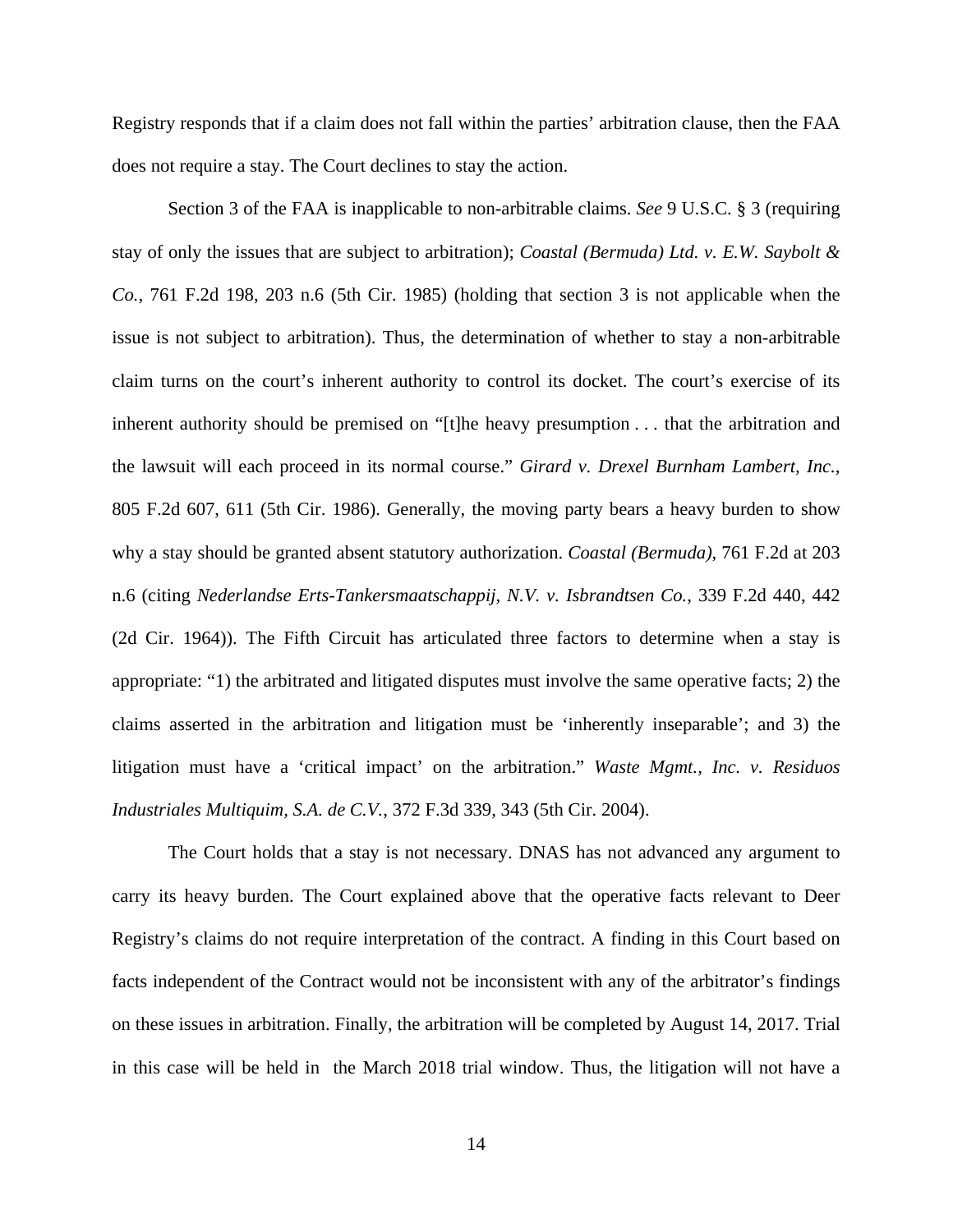critical impact on the arbitration. Therefore, the Court should not stay the claims before it. *See Coastal (Bermuda)*, 761 F.2d at 204 n.6 (quoting *Wick v. Atl. Marine, Inc.*, 605 F.2d 166, 168 (5th Cir. 1979)).

# **Motion to Transfer Venue**

DNAS also moves to dismiss or to transfer for improper venue. Deer Registry argues that DNAS's motion to compel arbitration is in violation of Local Rule CV-7(a). Deer Registry does not object to the portion of DNAS's motion regarding venue (Dkt. #19 at pp. 14–19). However, the Court *sua sponte* denies DNAS's venue motion, subject to re-filing. Local Rule CV-7(a) requires "each pleading, motion or response to a motion" to be "filed as a separate document, except for motions for alternative relief." E.D. Tex. Civ. R. CV-7(a). In this case, DNAS asserted two motions: a motion to dismiss on the arbitration provision and a motion to dismiss for improper venue. The motion regarding venue should be a separate motion because its relief is independent of the relief on the arbitration provision. Accordingly, the portion of DNAS's motion regarding venue (Dkt. #19 at pp. 14–19) is hereby denied, subject to re-filing.

#### **CONCLUSION**

It is therefore **ORDERED** that Defendant DNA Solutions, Inc.'s Motion to Dismiss Amended Complaint and Compel Arbitration, or in the Alternative, to Transfer Venue to the Western District of Oklahoma (Dkt. #19) is hereby **DENIED**.

It is further **ORDERED** that Defendant DNA Solutions, Inc.'s Motion to Stay (Dkt. #31) is hereby **DENIED**.

 The Court will hear additional facts and arguments on the basis of the trade secret claim at its hearing on Deer Registry's Application for Preliminary Injunction at 9 a.m. on Wednesday, May 17, 2017.